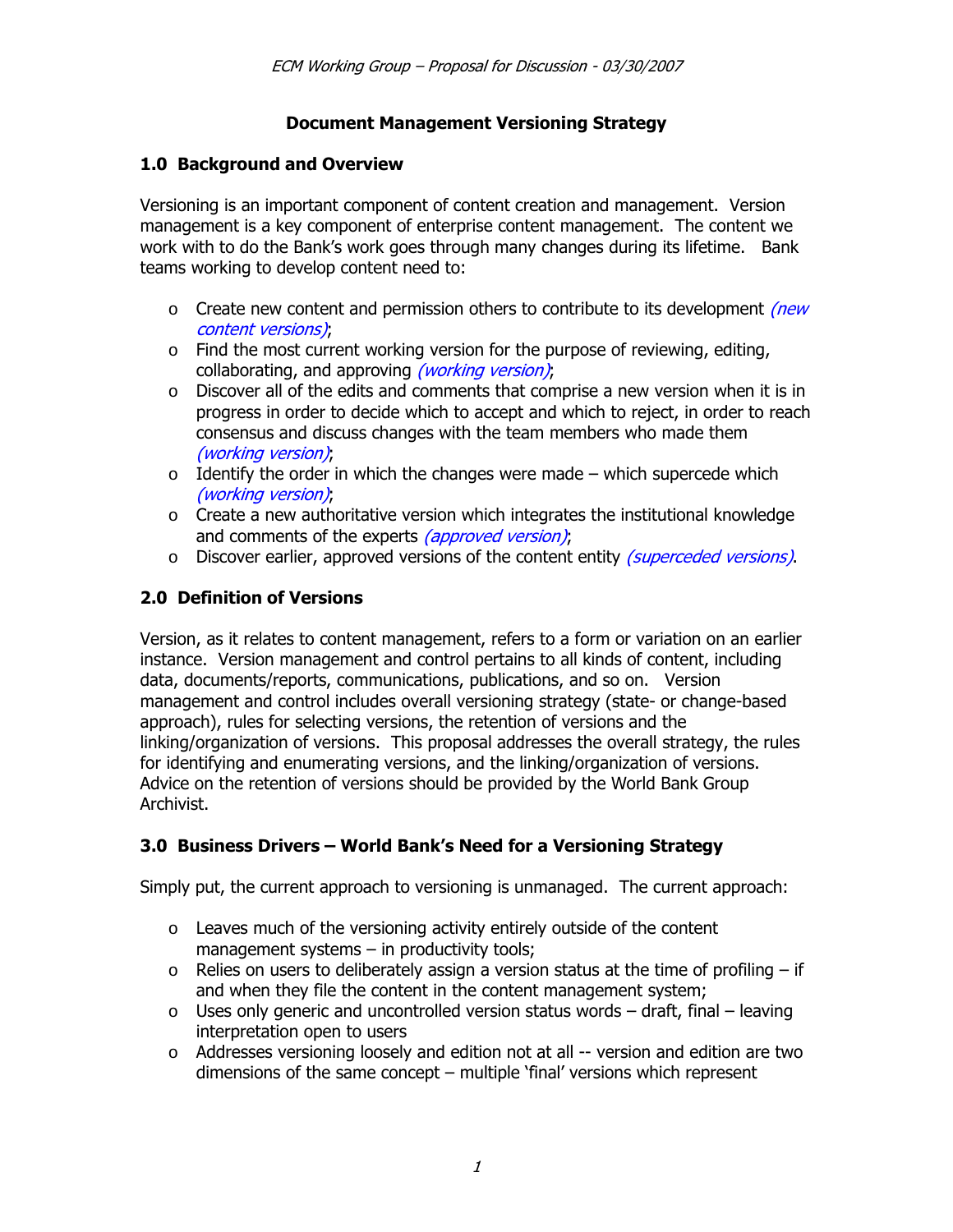different editions of the same content may exist entirely independent of one another

- $\circ$  There is no way to pull together in a 'version series' view all working and final versions of a document
- $\circ$  There is no way to mark as superceded content which should not longer be used for Bank work, having a more recent and up to date version.
- $\circ$  Version proliferation is likely occurring on desktops, on network drives and in corporate information systems.

In the past, we have not had the capability to support versioning at the content or the system level. As a result, Bank teams must devote extra effort to tracking and managing versions, including:

- o Using email to share working versions of content
- $\circ$  Checking and comparing the date properties to determine which is the most recent working version
- o Tracking the sender of an emailed document to determine who made edits
- o Looking inside a document in hopes that the last person editing turned on the 'track changes' feature  $-$  in order to see the edits

### **4.0 Version Management Options and Strategies**

Two version management and control options were considered: (a) single level version management, and (b) multi-level version management. Both approaches support a change-based versioning management strategy. Both approaches assume that all versions which are retained will be linked through metadata. For a discussion of how the actual changes to documents are captured and managed, please refer to the Annotation Strategy.

### **4.1 Single Level Version Management Strategy**

Single-level versioning assigns a new, incrementally calculated version number to teach changed document. Single-level means a single digit designation for version number (i.e. 1, 2, 3, 4, 5, etc.). Each new edit or change promotes a new version of the document, and assigns a new version number.

While single version numbering would allow us to at least distinguish one version from another. However, it does not allow us to identify or distinguish major and minor versions, nor working from final versions. This option is not a practical option for the Bank given all the consultation, review and editing that is involved in the development of content.

#### **Table xx. Sample Use Case for Proposed Versioning Strategy**

| <b>Versioning Action</b> | <b>Version</b> |  |
|--------------------------|----------------|--|
| Irma creates a new minor | Version $#1$   |  |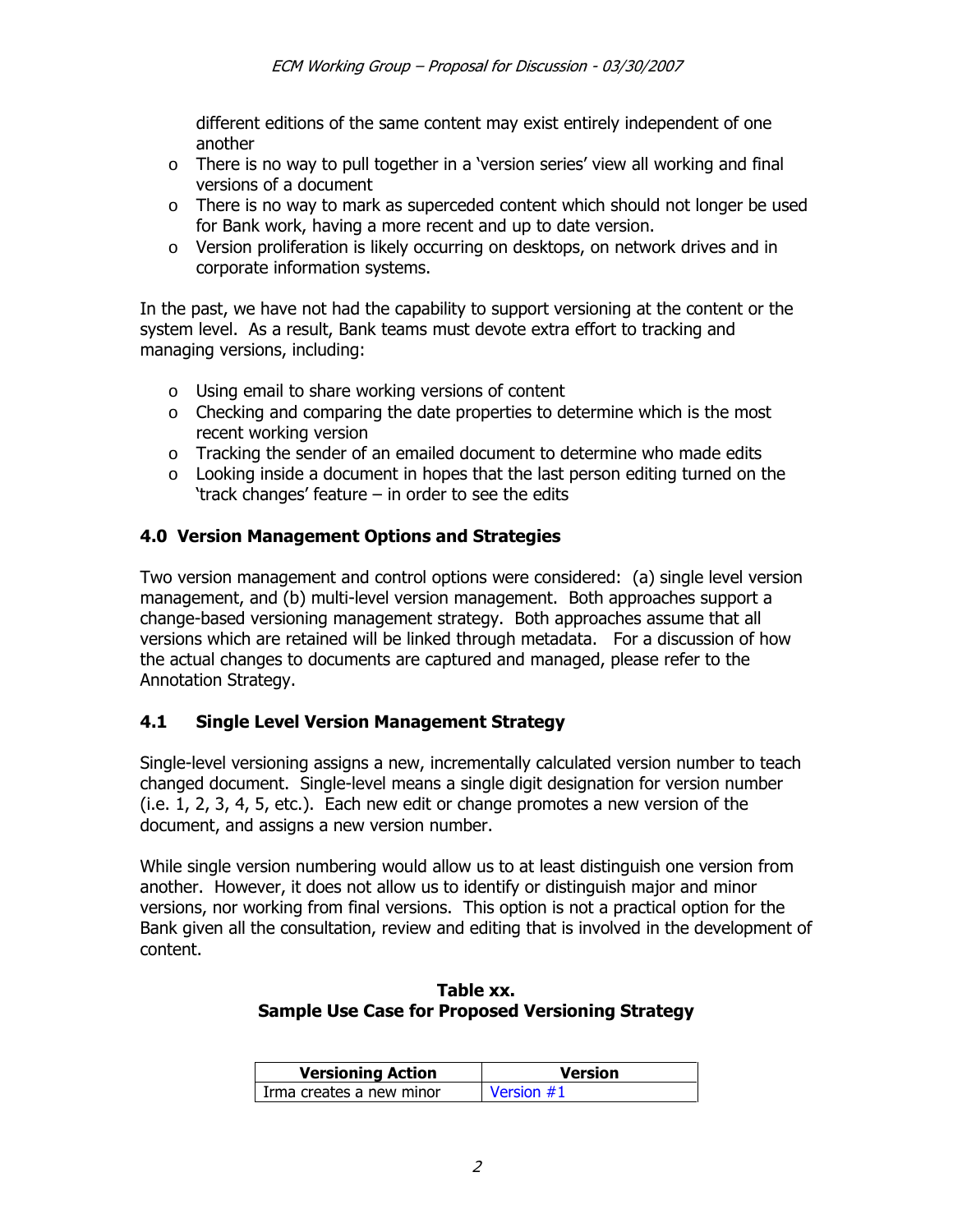| version document to explain<br>company policy                                                                                                                                                | Status: In process current                                 |
|----------------------------------------------------------------------------------------------------------------------------------------------------------------------------------------------|------------------------------------------------------------|
| The next day Susan checks<br>out the document to add in<br>new text                                                                                                                          | Version #2<br>Status: In process current                   |
| Susan then checks the<br>document back in and saves<br>her edits                                                                                                                             | Version #3<br>Status: Formal final draft                   |
| Susan sends a copy to IQ<br>team for review and<br>comments                                                                                                                                  | Version #4<br>Status: Formal final draft                   |
| Luisita checks out the<br>document for review and adds<br>a new policy statements                                                                                                            | Version #5<br>Status: In process current                   |
| Luisita checks in the<br>document and saves the<br>changes                                                                                                                                   | Version #6<br>Status: New version of<br>formal final draft |
| Denise checks out the<br>document to add text to<br>Luisita's new policy statement                                                                                                           | Version #7<br>Status: In process current                   |
| Denise checks in the<br>document and saves the new<br>text                                                                                                                                   | Version #8<br>Status: New version of<br>formal final draft |
| The ISG SLT reviews the<br>policy statement and decides<br>it is ready for formal approval.<br>Luisita checks the document<br>out, changes deliberately<br>promotes the policy<br>statement. | Version #9<br>Status: Formal final version                 |

## **4.2 Multi-Level Version Management Strategy**

Multi-level version management supports:

- o Uses a syntax which is comprised of both the major and the minor version properties  $-3.1$  where first digit (e.g. 3) represents the major version, and the second digit (e.g. 1) represents the minor version;
- o Uses a consistent numbering strategy which is both human- and machinetriggered:
	- **EXECUTE:** Newly created content objects where there is no pre-existing major version *(enumeration =*  $0.0$ *)*
	- **E** Designation of Major Versions based on human-initiated approval and status changes *(enumeration = 1.0)*;
	- **E** Designation of Minor Versions based on system check-out and checkin actions which represent working edits and changes *(enumeration =*  $1.1, 1.2, 1.3;$
	- **EXECUTE:** Superceded version status (human-initiated status changes) (enumeration =  $s1.0$ )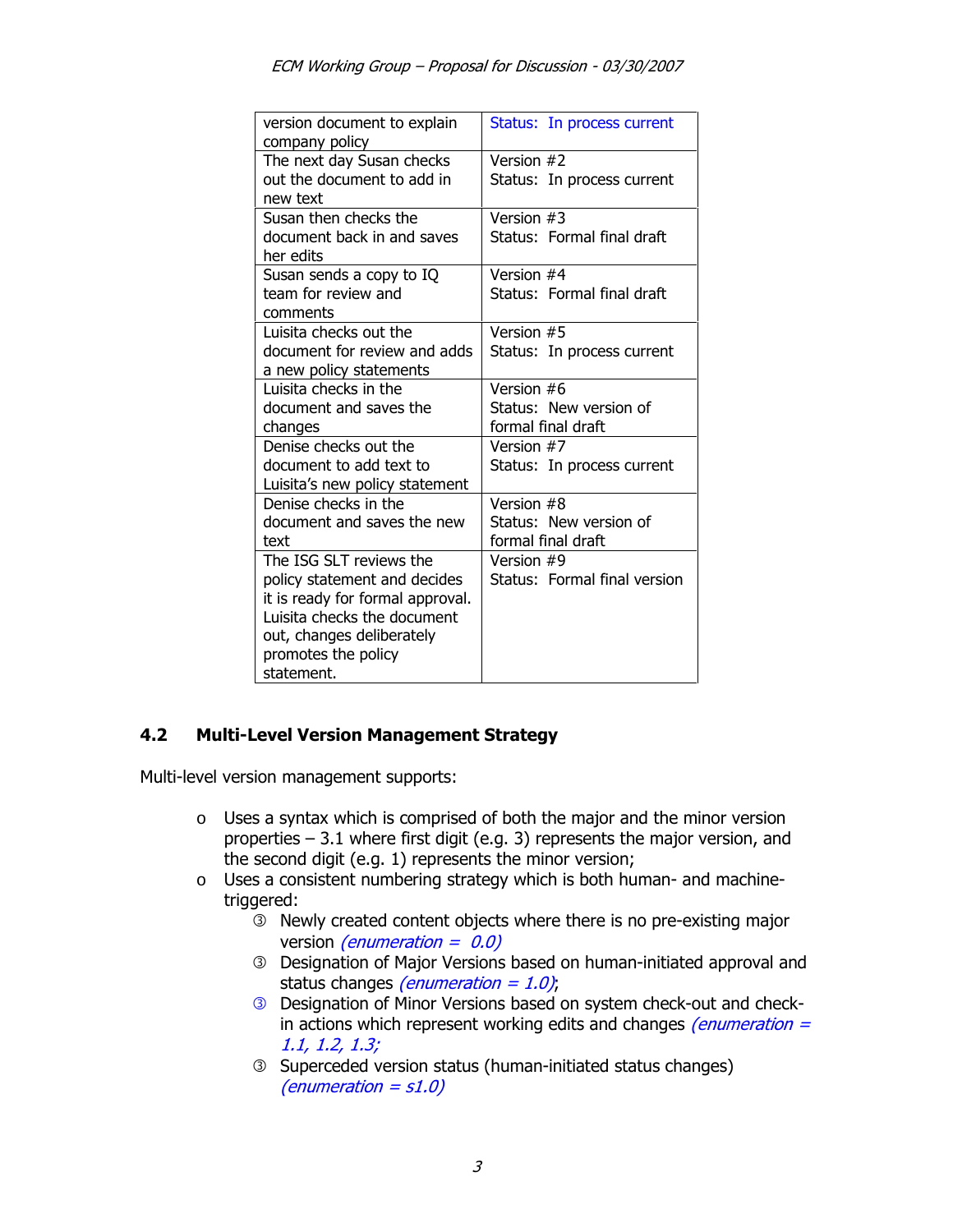- o Assigns of a unique version number to each version of a document regardless of whether the content is a major version or a minor version;
- o Allows editors to designate a final version by assigning a major version number to a document.
- o Enables editors and contributors to determine the nature of the significance of the changes made by others, and to distinguish formal, final versions of documents from working or in-progress versions by checking the version enumeration.

Below is a use case showing how the proposed strategy might be used to designate and track versions of a document. Real names and scenarios have been used to make it easier for us to understand how it would be used.

| <b>Versioning</b>                                                                                                                                                | <b>Version</b>                                                                                 | <b>Version</b>                                   | <b>Version</b>                                                                          | <b>Version</b> |  |
|------------------------------------------------------------------------------------------------------------------------------------------------------------------|------------------------------------------------------------------------------------------------|--------------------------------------------------|-----------------------------------------------------------------------------------------|----------------|--|
| <b>Action</b><br>Irma creates a<br>new minor<br>version<br>document to<br>explain<br>company policy<br>The next day<br>Susan checks<br>out the<br>document to do | Version: 0.1<br>Status: In<br>process current<br>Version: 0.1<br>Status: In<br>process current | Version 0.2<br>Status:<br><b>Checked Out</b>     |                                                                                         |                |  |
| add in new text<br>Susan then<br>checks the<br>document back<br>in and saves her<br>edits                                                                        | Version: 0.1<br>Status:<br>Superceded                                                          | Version 0.2<br>Status:<br><b>Current</b>         |                                                                                         |                |  |
| Susan sends a<br>copy to IQ team<br>for review and<br>comments                                                                                                   | Version: 0.1<br>Status:<br>Superceded                                                          | Version 1.0<br>Status:<br><b>Current</b>         |                                                                                         |                |  |
| Luisita checks<br>out the<br>document for<br>review and adds<br>a new policy<br>statements                                                                       | Version: 0.1<br>Status:<br>Superceded                                                          | Version 1.0<br>Status:<br>Current                | Version 1.1<br>Status: In<br>process<br><b>Checked Out</b>                              |                |  |
| Luisita checks in<br>the document<br>and saves the<br>changes<br>Denise checks                                                                                   | Version: 0.1<br>Status:<br>Superceded<br>Version: 0.1                                          | Version 1.0<br>Status:<br>Current<br>Version 1.0 | Version 1.1<br>Status: In<br>process<br><b>Current</b><br><b>Version</b><br>Version 1.1 | Version 1.2    |  |

#### **Table xx. Sample Use Case for Proposed Versioning Strategy**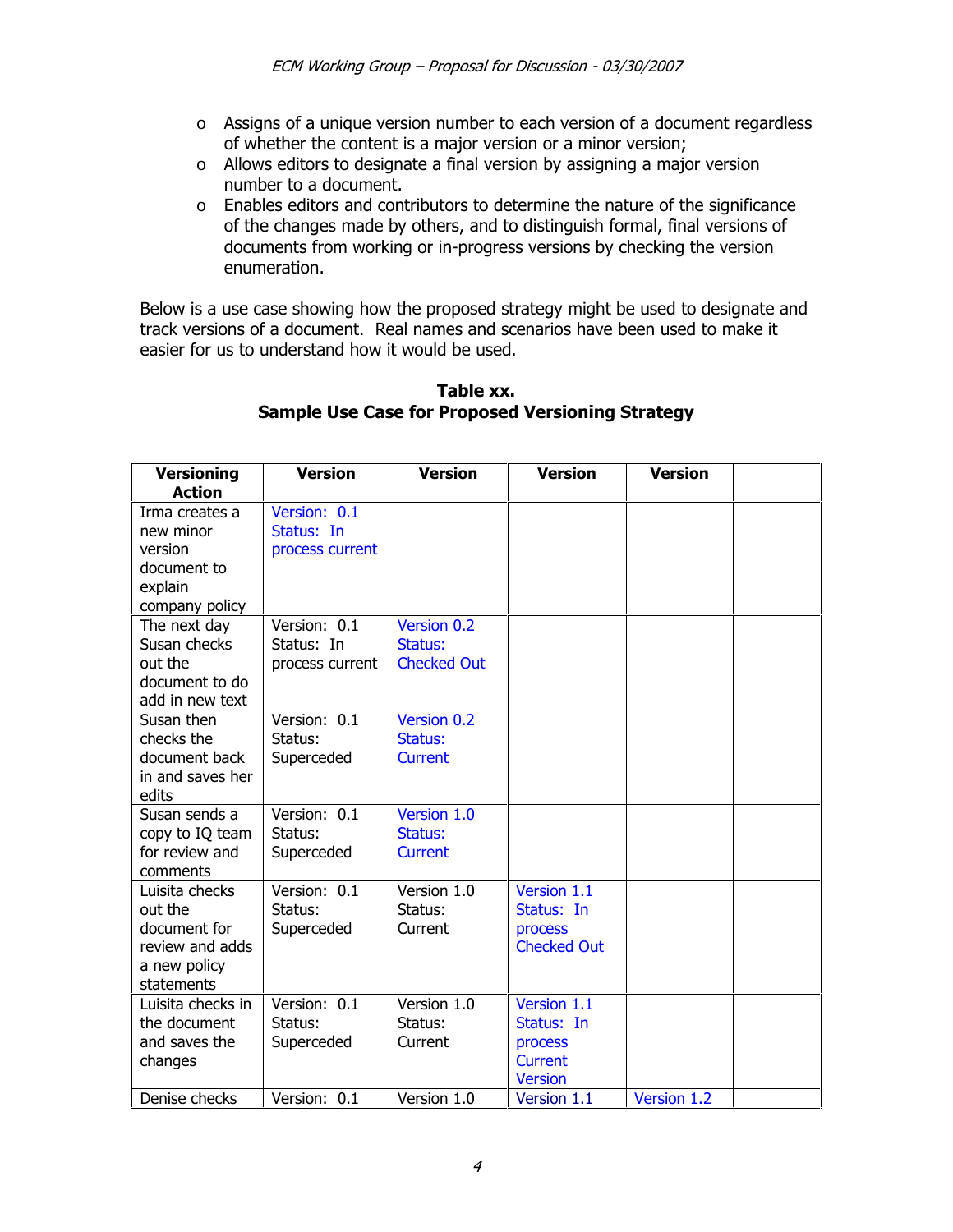| out the<br>document to<br>add text to<br>Luisita's new<br>policy statement                                                                                                                                     | Status:<br>Superceded                 | Status:<br>Current                | Status: In<br>process<br>Current<br><b>Version</b>         | Status In<br><b>Process</b><br><b>Checked Out</b>     |                                                    |
|----------------------------------------------------------------------------------------------------------------------------------------------------------------------------------------------------------------|---------------------------------------|-----------------------------------|------------------------------------------------------------|-------------------------------------------------------|----------------------------------------------------|
| Denise checks in<br>the document<br>and saves the<br>new text                                                                                                                                                  | Version: 0.1<br>Status:<br>Superceded | Version 1.0<br>Status:<br>Current | Version 1.1<br>Status: In<br>process<br>Current<br>Version | Version 1.2<br>Status In<br><b>Process</b><br>Current |                                                    |
| The ISG SLT<br>reviews the<br>policy statement<br>and decides it is<br>ready for formal<br>approval.<br>Luisita checks<br>the document<br>out, changes<br>deliberately<br>promotes the<br>policy<br>statement. | Version: 0.1<br>Status:<br>Superceded | Version 1.0<br>Status:<br>Current | Version 1.1<br>Status: In<br>process<br>Current<br>Version | Version 1.2<br>Status In<br><b>Process</b><br>Current | <b>Version</b><br>2.0<br><b>Status</b><br>Approved |

Option 2: Multi-level Version Management is the preferred option, based on the way that Bank teams work together to create content, specifically the strategy identifies and tracks: (a) Major Versions; (b) Minor Versions; (c) Superceded versions;

## **5.0 Version Management Architecture**

### **5.1 Version Management Components**

Metadata Links and references Configuration of checkin/checkout functionality for multilevel versioning Version attribute as metadata

### **5.2 Version Management Functionality and Processes**

The Version Management strategy going forward should support....

- o Version management support includes:
	- o Check-in/check-out capabilities which trigger and tag versions of content;
	- $\circ$  Version Property management providing a history of the content state as it is checked in and out of an object store;
	- o Capability to individually save and maintain each version of content in the content management system;
	- o Ability to bind minor versions to a major version;
	- o Capability to retain all edits, not only the most recent backup copy of a document, and incrementally designate new minor versions upon check-in;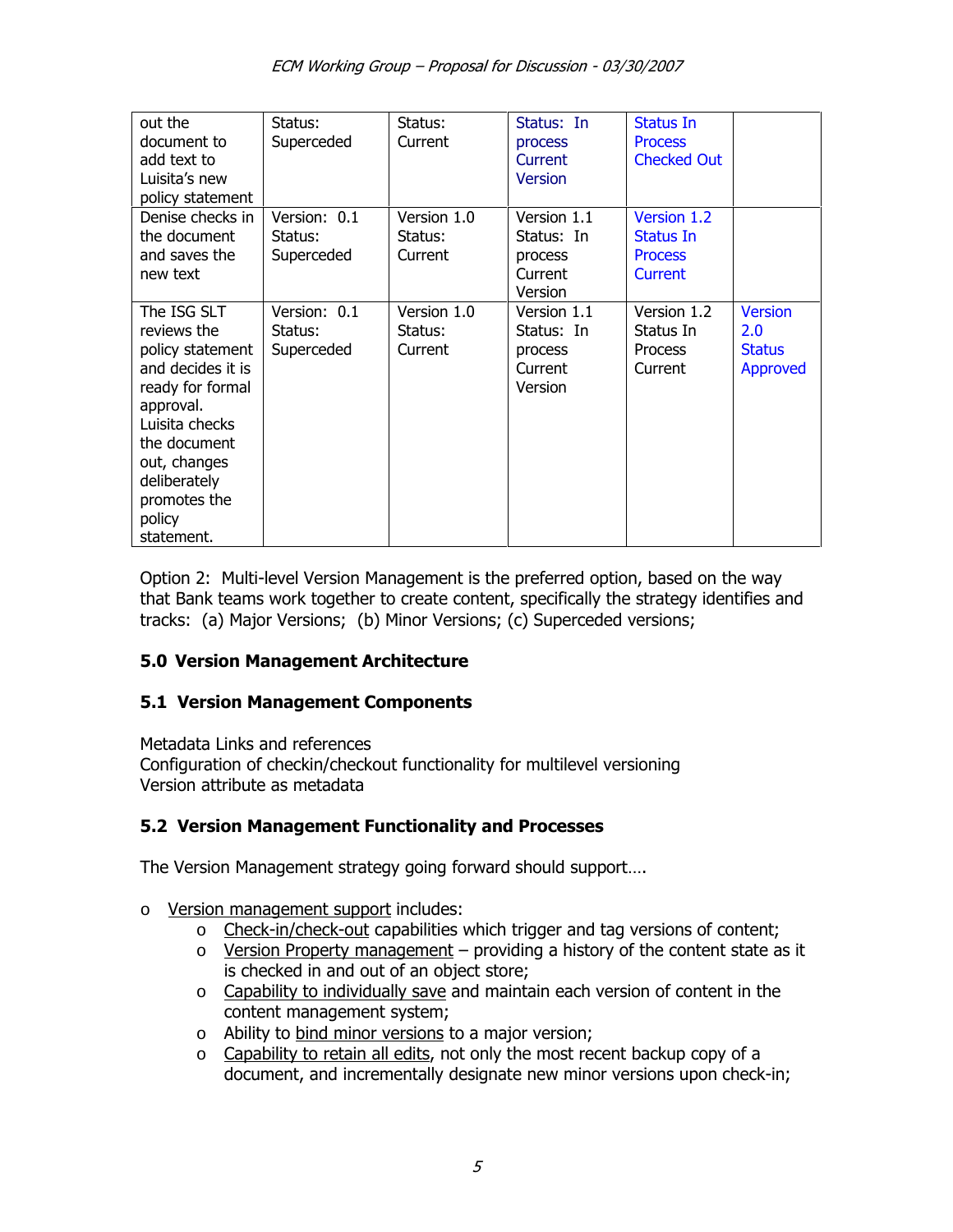- o Versioning strategy leverages the property values of a document in productivity software, but also records the version properties as persistent metadata in the ECM metadata repository;
- $\circ$  Version Series Management -- Ability to retain all minor versions of a content object until a person deliberately creates an approved, major version;
- $\circ$  Abililty to distinguish between working versions (minor), approved versions (major), and published (publication location).
	- **EXECO** Content may be approved without needing to be published to a specific location;
	- **EX A single approved version may be published in multiple locations;**
	- **EXECUTE:** Minor versions may need to be published before they are approved to a secure space.
- $\circ$  Allows Bank teams to promote a minor version to a major version without checking the document in and out (human initiated promotion)
- o Allows Bank teams to demote a major version to a minor version without checking the document in and out (human initiated demotion)
- o Allows Bank teams to limit/permission access to minor versions;

# **6.0 Implementing a Version Management Strategy for New ECM Content**

There are two versions of the  $T$ o Be' version management strategy: (a) one which describes operational version management for new content created in ECM; and (b) one which brings the current content into alignment  $-$  to the extent possible  $-$  with the going forward strategy.

## **6.1 Operationalizing Version Management**

## **6.2 Versioning of Existing Content**

It is not practical to have two conflicting versioning strategies in place in a future enterprise content management system. Therefore, we need to have a strategy for versioning existing content that resembles or is at least not too different from the multilevel versioning strategy.

We realize that any retrospective strategy:

- $\circ$  Is likely to be suboptimal in that it will rely on judgment calls and comparisons
- o Will aggregate versions of content at a high level
- o Will not have the content base to aggregate at minor levels
	- o All content is not likely to be filed in IRIS
	- o Older versions may have been overwritten depending on the software configuration

In order to retrospectively convert and aggregate versions, we need a process and we will need some technologies (software which semantically compares and reports on the goodness of fit of two or more content objects). We propose the following process for retrospectively versioning content: